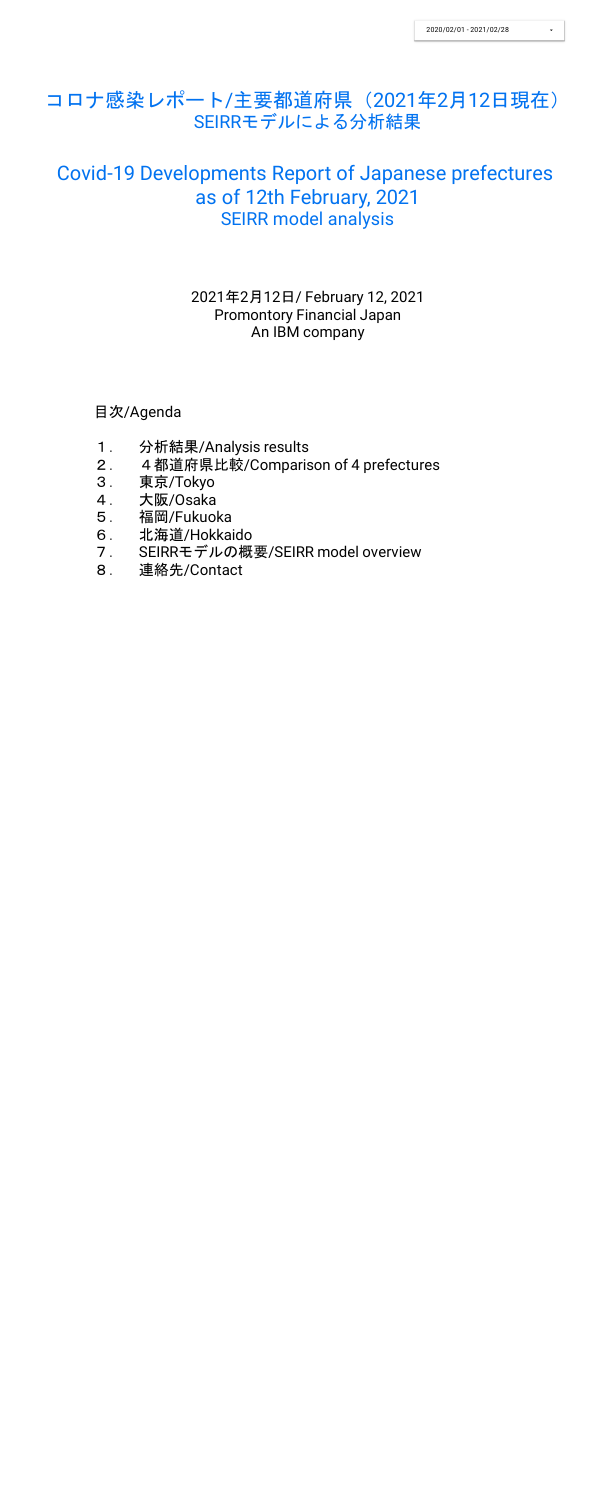## 分析結果/Analysis results

\*English follows Japanese.

(分析結果)

(東京)

東京における新規感染者の動きは日本全体とほぼ同様で、足元は減少傾向が続く。但し1日当り死者数は高止 まり。

実効再生産数は1月初から大きく低下し、1を大きく下回る状況が続く。同時期に小売/娯楽施設での移動指数 (google community mobility index) が大きく低下したことがその要因だと考えられる。一旦大きく低下し1% 程度で推移してきた致死率は、足元水準を切り上げている。

(大阪)

大阪は東京と異なり、新規感染数のコブが3つではなく4つある(11月中旬頃に新たなコブがある)具体的に は、新規感染者数が10月下旬から急速に増加した後11月中旬過ぎに一旦ピークアウトするものの、昨年末から 再び急増。その後1月上旬過ぎからは急減に転じている。1日当りの死亡者数も東京と異なり、新規感染者の減 少に伴い、タイムラグを伴いながら減少に転じている(モデルの予測結果通りの動き)。

一方北海道は大阪同様、新規感染者数に関し、1月初の大きなコブの前に、もう一つ大きなコブが11月中旬頃 にある。大阪と異なるのは、11月中旬のコブが1月初のコブよりも大きなことである。1日当りの死亡者数は、 新規感染者の減少に伴い、タイムラグを伴いながら減少に転じている(モデルの予測結果通りの動き)。

実効再生産数をみると、11月中旬に一度低下し1を下回ったものの、年末にかけて一時急上昇。その後1月初か らは大きく低下し、1を大きく下回る状況が続く。こうした東京との違いは、小売/娯楽施設での移動指数の動 きにもしっかりと表れていて、同指標は12月中低下傾向を辿った後、年末年始の短期間一度跳ね上がり、その 後急低下する動きとなっている。また夏場以降上昇傾向にあった致死率は、足元横ばいで推移している。

(福岡)

福岡における新規感染者の動きは日本全体、或いは東京と似た動きを示しており、足元は減少傾向が続く。ま た1日当りの死亡者数も東京と同様に、高止まりが続く。

実効再生産数の動きも東京と似ており、1月初から大きく低下した後は1を大きく下回る状況が続く。こうした 動きはまた、小売/娯楽施設での移動指数の動きとほぼ一致したものとなっている。なお、一旦大きく低下し 1%程度で推移してきた致死率は、足元水準を切り上げている。

(北海道)

実効再生産数の動きも大阪と似ており、12月中に低下した同指数は、年末年始に一度急上昇するものの、その 後は急速な低下をみる。こうした動きは、北海道も場合もはあり、小売/娯楽施設での移動指数の動きとほぼ一 致したものとなっている。なお、初冬に上昇した致死率は、足元やや水準を切り下げている。

(Analysis output)

To be translated soon.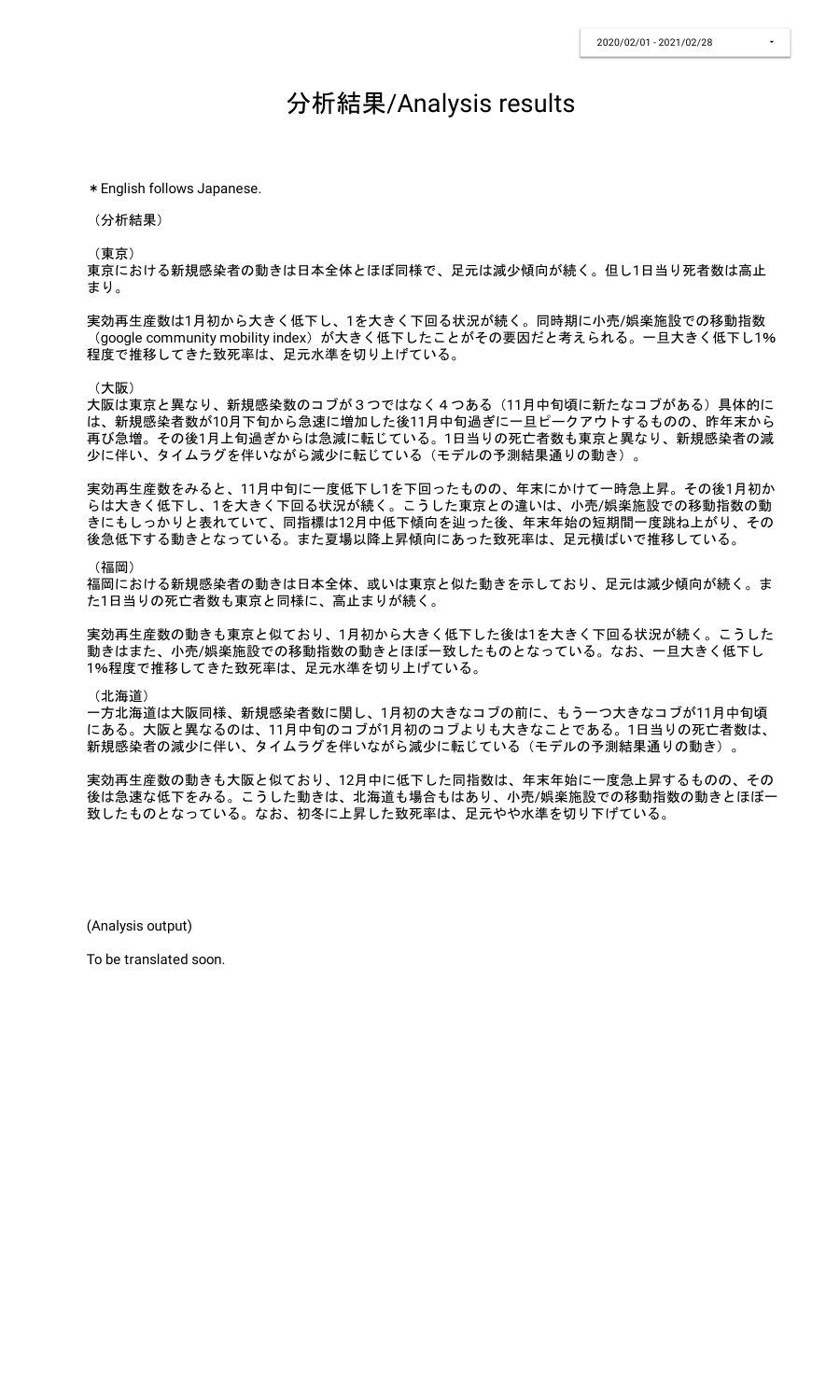## 4都道府県比較/Comparison of 4 prefectures







#### 日次新規感染者数/Daily new cases

#### 日次再生産数/Daily RT

#### 移動指数/Mobility index



日次死亡者数/Daily new deaths









#### 累積死亡者数/Total deaths



#### 日次平均気温/Daily average temperature



#### 日次平均湿度/Daily average humidity



#### モデル推計再生産数/Model estimate RT



#### モデル推計致死率/Model estimate mortality rate



#### 移動指数/Mobility index



#### 移動指数/Mobility index

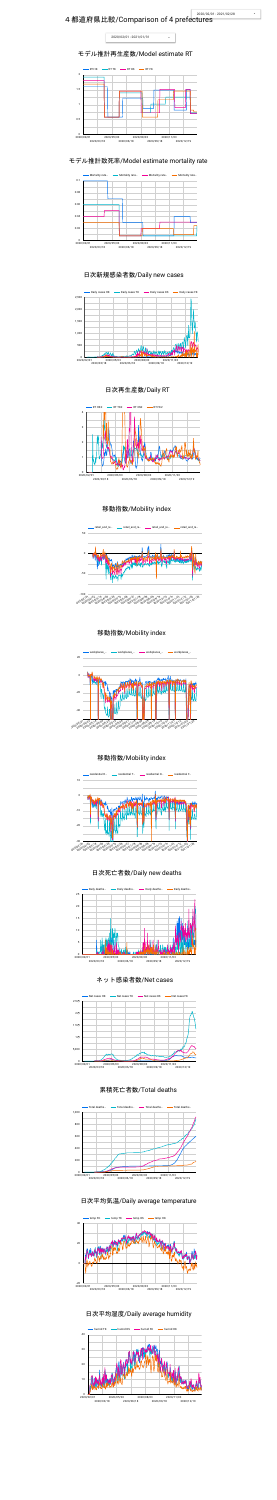



日次再生産数とモデル推計再生産数の比較(東京)/ Comparison between daily RT and model estimate RT (Tokyo)





日次死亡者数(東京)/Daily new deaths (Tokyo)

日次新規感染者数(東京)/Daily new cases (Tokyo)

再生産数と移動指数の比較(東京)/ Comparison between RT and mobility index (Tokyo)

#### 再生産数と移動指数の比較(東京)/ Comparison between RT and mobility index (Tokyo)



ネット感染者数 (東京) /Net cases (Tokyo)

再生産数と移動指数の比較(東京)/ Comparison between RT and mobility index (Tokyo)







再生産数と移動指数の比較(東京)/ Comparison between RT and mobility index (Tokyo)

## 累積死亡者数(東京)/Total deaths (Tokyo)









気温と湿度の推移(東京)/ Changes in the temperature and humidity (Tokyo)

#### 東京/Tokyo



#### モデル推計致死率(東京)/Model estimate mortality rate (Tokyo)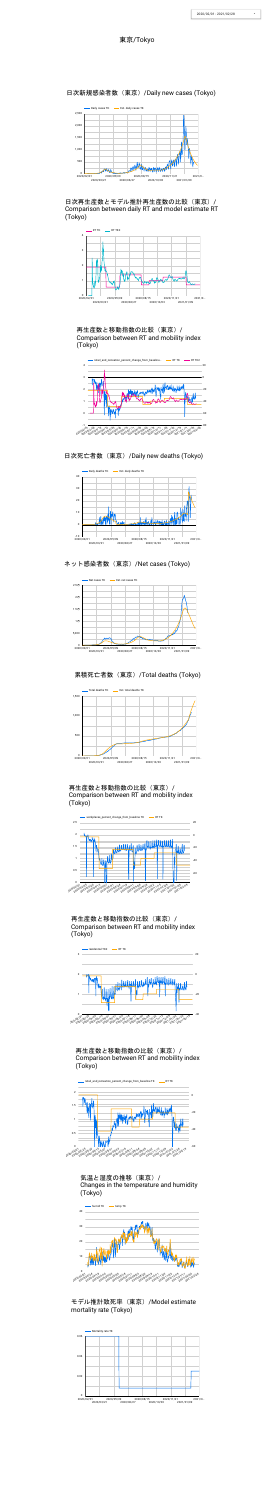



再生産数と移動指数の比較(大阪)/ Comparison between RT and mobility index (Osaka)



日次新規感染者数(大阪)/Daily new cases (Osaka)

日次再生産数とモデル推計再生産数の比較(大阪)/ Comparison between daily RT and model estimate RT (Osaka)



#### ネット感染者数 (大阪) /Net cases (Osaka)

#### 再生産数と移動指数の比較(大阪)/ Comparison between RT and mobility index (Osaka)

#### 日次死亡者数(大阪)/Daily new deaths (Osaka)



再生産数と移動指数の比較(大阪)/ Comparison between RT and mobility index (Osaka)



## 累積死亡者数(大阪)/Total deaths (Osaka)

再生産数と移動指数の比較(大阪)/ Comparison between RT and mobility index (Osaka)







#### 大阪/Osaka

#### 気温と湿度の推移(大阪)/ Changes in the temperature and humidity (Osaka)





#### モデル推計致死率(大阪)/Model estimate mortality rate (Osaka)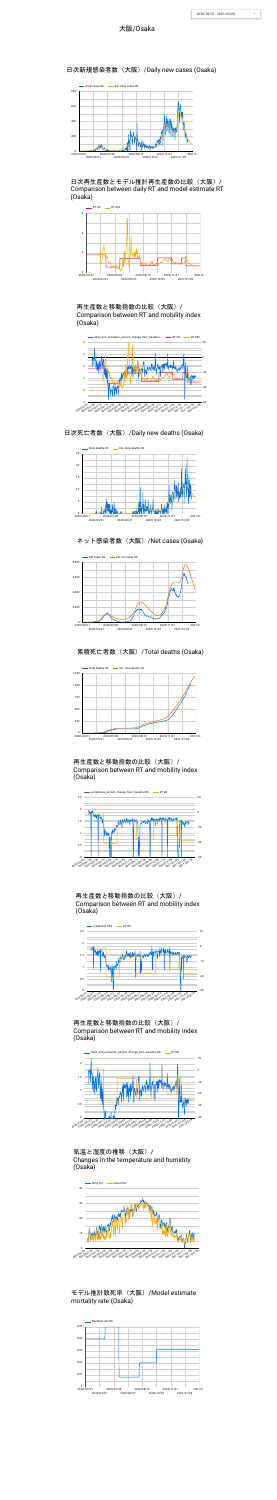





日次死亡者数 (福岡) /Daily new deaths (Fukuoka)



日次新規感染者数(福岡)/Daily new cases (Fukuoka)

再生産数と移動指数の比較(福岡)/ Comparison between RT and mobility index (Fukuoka)

異なる移動指数の比較(福岡)/Compariosn of various mobility indices (Fukuoka)



ネット感染者数 (福岡) /Net cases (Fukuoka)

日次再生産数とモデル推計再生産数の比較(福岡)/ Comparison between daily RT and model estimate RT (Fukuoka)





累積死亡者数(福岡)/Total deaths (Fukuoka)





再生産数と移動指数の比較(福岡)/ Comparison between RT and mobility index (Fukuoka)



再生産数と移動指数の比較(福岡)/ Comparison between R0 and mobility index (Fukuoka)



気温と湿度の推移(福岡)/ Changes of the temperature and humidity (Fukuoka)

#### 福岡/Fukuoka







モデル推計致死率(福岡)/Model estimate mortality rate (Fukuoka)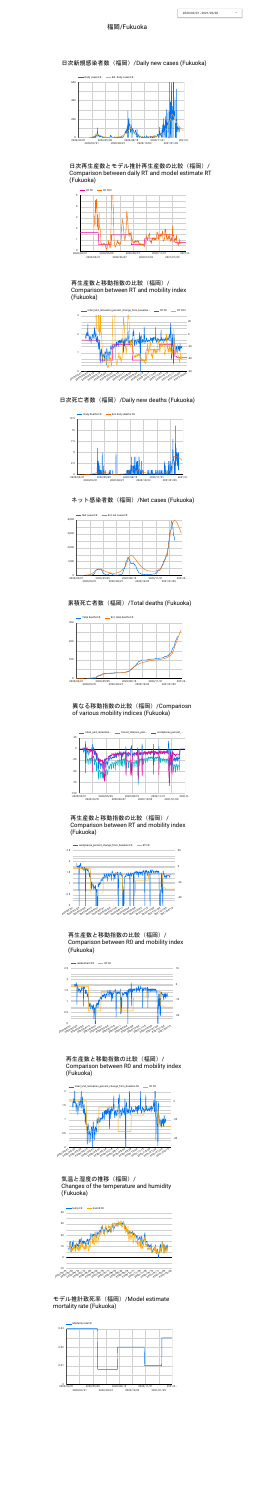





ネット感染者数 (北海道) /Net cases (Hokkaido)





日次死亡者数(北海道)/Daily new deaths (Hokkaido)

日次新規感染者数(北海道)/Daily new cases (Hokkaido)

再生産数と移動指数の比較(北海道)/ Comparison between RT and mobility index (Hokkaido)

日次再生産数とモデル推計再生産数の比較(北海道)/ Comparison between daily RT and model estimate RT (Hokkaido)



累積死亡者数(北海道)/Total deaths (Hokkaido)



#### 再生産数と移動指数の比較(北海道)/ Comparison between RT and mobility index (Hokkaido)

#### 再生産数と移動指数の比較(北海道)/ Comparison between RT and mobility index (Hokkaido)

| 50 | example retail_and_recreation |  | transit_stations_perc |  |  | - workplaces_percent_<br><u> a shekara t</u> |  |  |
|----|-------------------------------|--|-----------------------|--|--|----------------------------------------------|--|--|
|    |                               |  |                       |  |  |                                              |  |  |

#### 異なる移動指数の比較(北海道)/ Comparison of various mobility indices (Hokkaido)





#### 再生産数と移動指数の比較(北海道)/ Comparison between RT and mobility index (Hokkaido)







気温と湿度の推移(北海道)/ Changes in the temperature and humidity (Hokkaido)



#### モデル推計致死率(北海道)/Model estimate mortality rate (Hokkaido)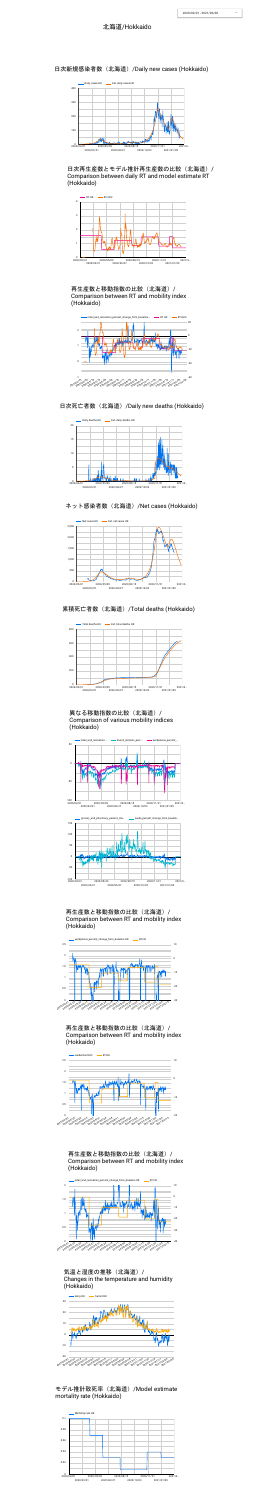## SEIRRモデル概要/SEIRR model overview

\*English follows Japanese.

新型コロナ感染モデル(SEIRR)の概要

(モデルの概要)

SEIRモデルとは、感染症の感染者群が一定の時間を置きながら辿る各状態(susceptible ⇒ exposed ⇒ infectious ⇒ removed)を遷移するパターンを、一定の感染率や遷移確率等を仮定しながら捉えることで、一 定時間経過後の各状態の感染者数が何人いるかを予想するモデル。

今回構築したSEIRRモデルは、SEIRモデルにさらに、最後の状態としてrecoveredを加え(これにより状態の 遷移はsusceptible ⇒ exposed ⇒ infectious ⇒ removed ⇒ recoveredとなる)、removed(隔離、或いは抗体 を持つことで、他者への感染が止まる状態、本モデルでは全ての者が一度入院すると仮定)からrecovered (隔離状態からの回復<退院>、或いは死亡する状態)への遷移状況を特定化することで、感染者数や死者 数も併せて予想するもの。



(参考文献) Iwata K, Miyakoshi C. (2020) A Simulation on Potential Secondary Spread of Novel Coronavirus in an Exported Country Using a Stochastic Epidemic SEIR Model. J Clin Med https://www.preprints.org/manuscript/202002.0179/v1

具体的には、以下に示した連立常微分方程式を解くことで、変数(各S、E、I、R、R2状態にある人口)の推 移が得られる。 dS(t)/dt =  $-S(t)*\alpha*I(t)/n$ dE(t)/dt = S(t)\*α\*I(t)/n – β\*E(t) dI(t)/dt =  $\beta$ \*E(t) – γ\*I(t) dR(t)/dt = γ\*I(t) – δ\*R(t) dR2(t)/dt = δ\*R(t) (変数) S: 感染する可能性がある人口 E: 感染した者のうち未発症者の人口(感染力無し) I: 発症者のうち隔離されていない人口(感染力有り)

比較対象の実績値のうち、1日当り新規感染者数、及び1日当り死者数に関しては、異常値(統計の期中の改 訂により発生)を除いた上で、3日間の移動平均とする。 パラメータの初期値設定に際し参考とした情報が収められたサイトは以下のとおり。 https://gabgoh.github.io/COVID/index.html 基本的なデータは以下のサイトから入手。

- R: 発症者のうち病院等に隔離された人口(感染力無し)
- R2: 病院等に隔離された者のうち回復、或いは死亡した人口

n: 全人口

感染率(α):この値と以下のInfを乗じたものがR0(1人の感染者が発症期間中に何人に感染させるか)と なることから、R0の初期値を2.2(したがってαは0.76)とした上で調整

潜伏期間 (Lat) : 5.2日で固定

発症から隔離までの期間 (Inf) : 2.9日で固定

入院から退院、死亡までの期間(Rec):初期値を30日とした上で調整

(パラメータの設定方法) 推計に際し設定したパラメータは以下のとおり。基本的には、以下のサイトで示された数値等を参考としつ つ初期値を設定した上で、実際の3つの変数(累計死者数、1日当り新規感染者数、一日当り死者数)の推 移に出来るだけフィットするようなパラメータ値を選択。 通常は、以下のような順序でパラメータを推計。

1. 一日当り新規感染者数の推計値が実数に合致するようにR0水準やその変化/変化タイミングを設定 2. その上で、1日当り死者数の推計値が実数に合致するように致死率水準やその変化/変化タイミングを設定 3. 必要に応じて、累計死者数やネット感染者数の推計値が実数にフィットするようにR0水準や致死率を再 調整

(主要国データ)

https://github.com/CSSEGISandData/COVID-19 (都道府県データ) https://github.com/kaz-ogiwara/covid19

(各パラメータ設定の具体的な考え方)

スタート日:最初の感染者が発生したと想定する日で、デフォルトは1月22日( WHOからの各国毎の感染者 数が入手可能となる日で武漢閉鎖前の武漢からの春節旅行者が各国に拡散した頃の日)ながら、新規感染者 数の動きが推計値とフィットしないケースでは、適宜フィットするようにずらす。既存推計国中、1月22日 からずらしたケースは、中国(42日前倒し、12月11日)、ドイツ(20日後倒し、2月11日)、英国(25日後 倒し、2月16日)。ドイツや英国では既に想定スタート日以前に感染者は発生しているが、市中感染が出始 めたのがこの頃と想定。

Reference: Iwata K, Miyakoshi C. (2020) A Simulation on Potential Secondary Spread of Novel Coronavirus in an Exported Country Using a Stochastic Epidemic SEIR Model. J Clin Med https://www.preprints.org/manuscript/202002.0179/v1

致死率:初期値を2%とした上で調整

行動規制を導入するまで日数:ロックダウンや非常事態宣言等でαが大きく変化したと考えられる日で、最 初の感染者が発生したと想定する日からの経過日で表示

行動規制後の感染率:Infを乗じたR0が0.95となる値(すなわちα=0.33)を初期値とした上で調整

#### SEIRR model overview

3. RO levels and mortality rates are readjusted as needed to fit actual estimates of cumulative deaths and net cases.

#### (Model Overview)

The SEIR model is a widely-used model that predicts the number of people who belongs to the four different transitional states vis-à-vis certain epidemic such as Covid-19, that is 1) susceptible, 2) exposed, 3) infectious and 4) removed, assuming a certain infection rate, transition probability, etc.

The SEIRR model that we developed adds one more state, 5) recovered, as the last one to the SEIR model (this results in a state transition of susceptible ⇒ exposed ⇒ infectious ⇒ removed ⇒ recovered), and thereby identifies the transition from 4) removed to 5) recovered, which enables us to capture the number of current patients (excluding recovered) and deaths as well.



Start date: The date on which the first patient is assumed to have occurred. The default date is set at January 22 (The date when the number of patients from each country became available from WHO, and the date when the number of new year tourists from Wuhan spread to each country before the closure of Wuhan). If the movement of the number of new cases does not fit the estimated value, the start date should be shifted to the appropriate fit. Of the existing countries, those shifted from January 22 are China (42 days earlier, December 11), Germany (After 20 days, February 11) and the United Kingdom (After 25 days, February 16). In Germany and the United Kingdom, cases had already occurred before the assumed start date, but it was assumed that community acquired infection began around this time.

Infection rate ( $\alpha$ ): Since R0 (How many people are infected during the period of its onset before isolation) is obtained by multiplying this value by the following (Inf), the initial value of R0 and α are set at 2.2 and 0.76 simultaneously.

Incubation period (Lat): fixed at 5.2 days

Time from onset to isolation (Inf): fixed at 2.9 days

The following simultaneous ordinary differential equations are solved to obtain the transition of variables (Population in each S, E, I, R, R2 state). dS(t)/dt =  $-S(t)*α*I(t)/n$ dE(t)/dt = S(t)\*α\*I(t)/n – β\*E(t) dI(t)/dt =  $\beta$ \*E(t) – γ\*I(t) dR(t)/dt = γ\*l(t) –  $\delta$ \*R(t) dR2(t)/dt =  $δ*R(t)$ (Variables)

Number of days until the government containment measures are introduced: The day on which α is reduced significantly due to lockdown, state of emergency, etc., and is indicated as the elapsed day from the day on which the first patient is assumed to have occurred (start date).

Post-intervention infection rate: adjusted with an initial value of 0.33, or 0.95 of R0 ( $\alpha$  x inf<fixed at 2.9> = R0)

S: Population susceptible to infection E: Population infected but not yet facing onset (not yet infectious) I: Population onset but not yet isolated (infectious) R: Population isolated (not infectious) R2: Population discharged from hospitals (not infectious) n: Total population

(The methodology to set parameters for SEIRR model)

The parameters set for the estimation are as follows. Basically, an initial value is set referring to the values shown in the following site, and then a parameter value is adjusted so that the estimates of three variables (Cumulative number of deaths, new cases per day, and deaths per day) fits well with their actuals as much as possible.

Parameters are usually adjusted in the following order:

1. Set R0 level and its change/change timing so that the estimated number of new cases per day matches its

actual .

2. We then set the mortality rate level and its change/change timing so that the estimated number of deaths per day matches its actual.

The actual number of new cases per day and of deaths per day shall be calculated as a 3-day moving average so as to exclude outliers often owing to the revision of statistics.

The following sites contain information that was used as a reference when setting the initial values of the parameters.

https://gabgoh.github.io/COVID/index.html All the data used for this analysis is available from:

-- Major countries' data https://github.com/CSSEGISandData/COVID-19

-- Japanese prefectures data https://github.com/kaz-ogiwara/covid19

(The initial values set for parameters)

Time from hospitalization to admission to discharge, or to death (Rec): adjusted with an initial value of 30 days

Mortality rate: adjusted with initial value of 2%